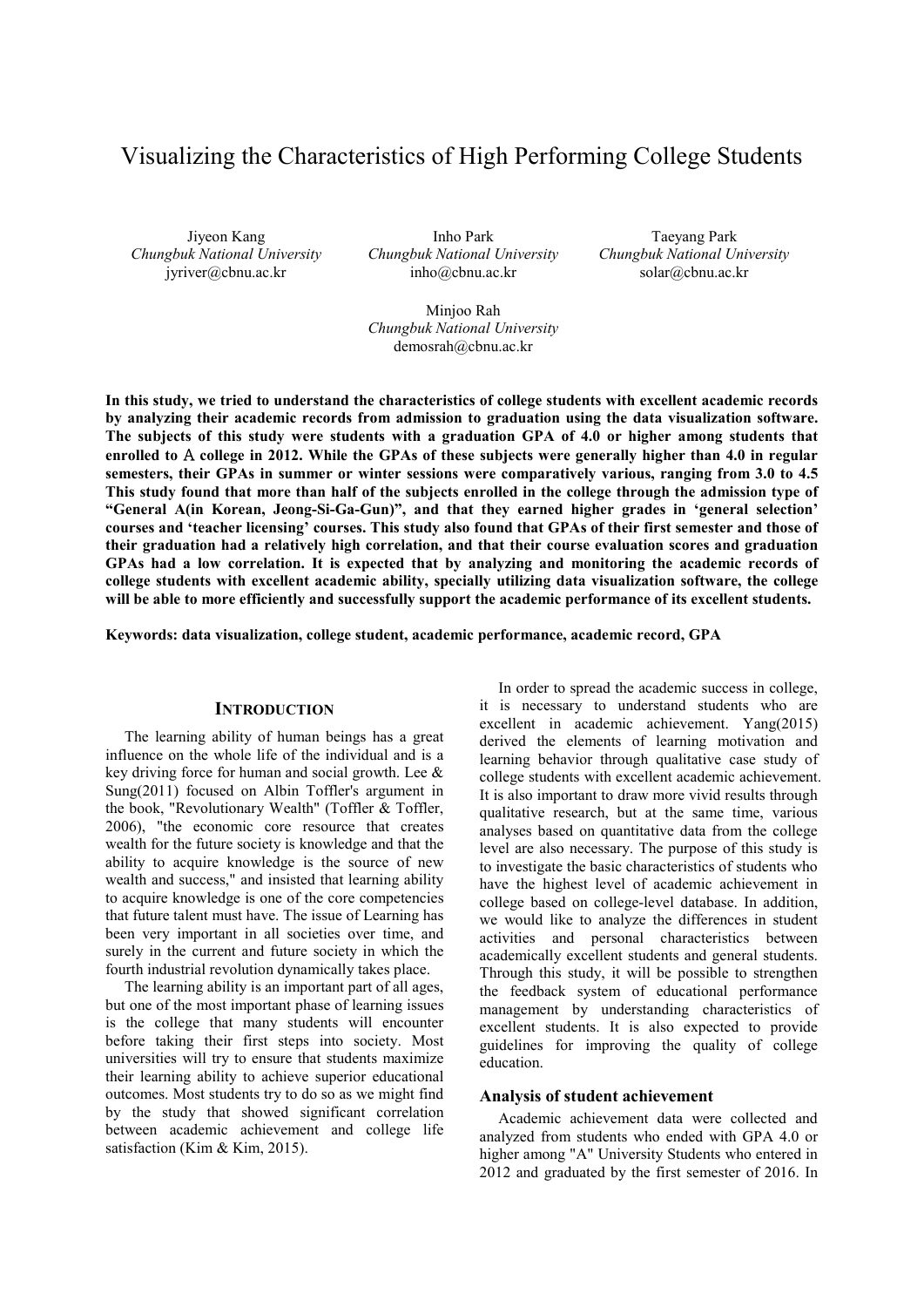addition to the grades of the students by school year, the grades by college, department, and subject are also examined. This will lead to understanding the present situation and best practices of students with excellent credits at A University.

# **Analysis of difference between excellent student and general student**

"A" University Students who entered in 2012 and graduated by the first semester of 2016 will be divided into excellent academic students and general students based on whether their graduation GPAs are higher or lower than 4.0. The comparisons between these two groups will explore the relationship between various variables such as admission type, entrance examination, scholarship award period, and lecture evaluation. This leads to differences between excellent students and general students.

#### **METHODOLOGY**

"A" University Students who entered in 2012 and graduated by the first semester of 2016 were selected as subjects. The reason why research subjects were selected among 2012 freshman was because the enrollment data, which is one of the student-related variables, before 2012 cannot be selected as the data retention period is only 5 years. In order to group the students who have excellent academic achievement, students with a grade of 4.0 or higher were selected as those with excellent academic achievement. As the results, a total of 840 students were selected, 75 of whom were excellent students, and 765 were general students. The subjects of this study are shown in Table 1.

| group      |                     | Freq. | $\frac{0}{0}$ |
|------------|---------------------|-------|---------------|
| Gender     | Male                | 199   | 23.7          |
|            | Female              | 641   | 76.3          |
| <b>GPA</b> | $A+ (4.1-)$         | 120   | 13.7          |
|            | A0 $(3.6-4.1)$      | 278   | 31.7          |
|            | $B+ (3.1-3.6)$      | 279   | 31.8          |
|            | B0 $(2.6 \sim 3.1)$ | 145   | 16.5          |
|            | $C+ (2.1-2.6)$      | 55    | 6.3           |
| Total      |                     | 840   | 100.0         |

Table 1. Subjects

This study selected the research subjects based on student basic data of A university's Office of Research Institute and Assessment and analyzed the relationship and trends between academically excellent students and general students based on the activity variables and the student basic data.

Student basic data and the academic achievement trends were visualized using Spotfire and analyzed using SPSS 18.0.

# **RESULTS**

# **Analysis of academic data of excellent students**

#### **Analysis by school year**

The GPAs of students with excellent academic achievements are generally in the range of 3.9 to 4.2. The highest GPA was 4.5 and the lowest GPA was 3.0.

In 2012, which is their entry year, it was found that academically excellent students generally earned a grade of 4.0 or higher in the first and second semesters Nine students took summer and winter sessions, and their scores ranged from 4.5 to 3.0.

In 2013, the academically excellent students earned 4.1 and over in the first semester and the second semester in average, and the average GPA of these students was 3.58. There were 22 students in the summer and winter session in 2013 and their scores were 4.5 and 3.0 respectively.



## Figure 1. Examples of Excellent Students' GPAs by school year

The average GPAs of academically excellent students in 2014 was improved in comparison to 2012 and 2013. The first semester average GPA was 4.15 and the second semester is 4.17. And, the lowest GPA was 3.6. The grades of seasonal sessions were also higher than the previous years. Average scores of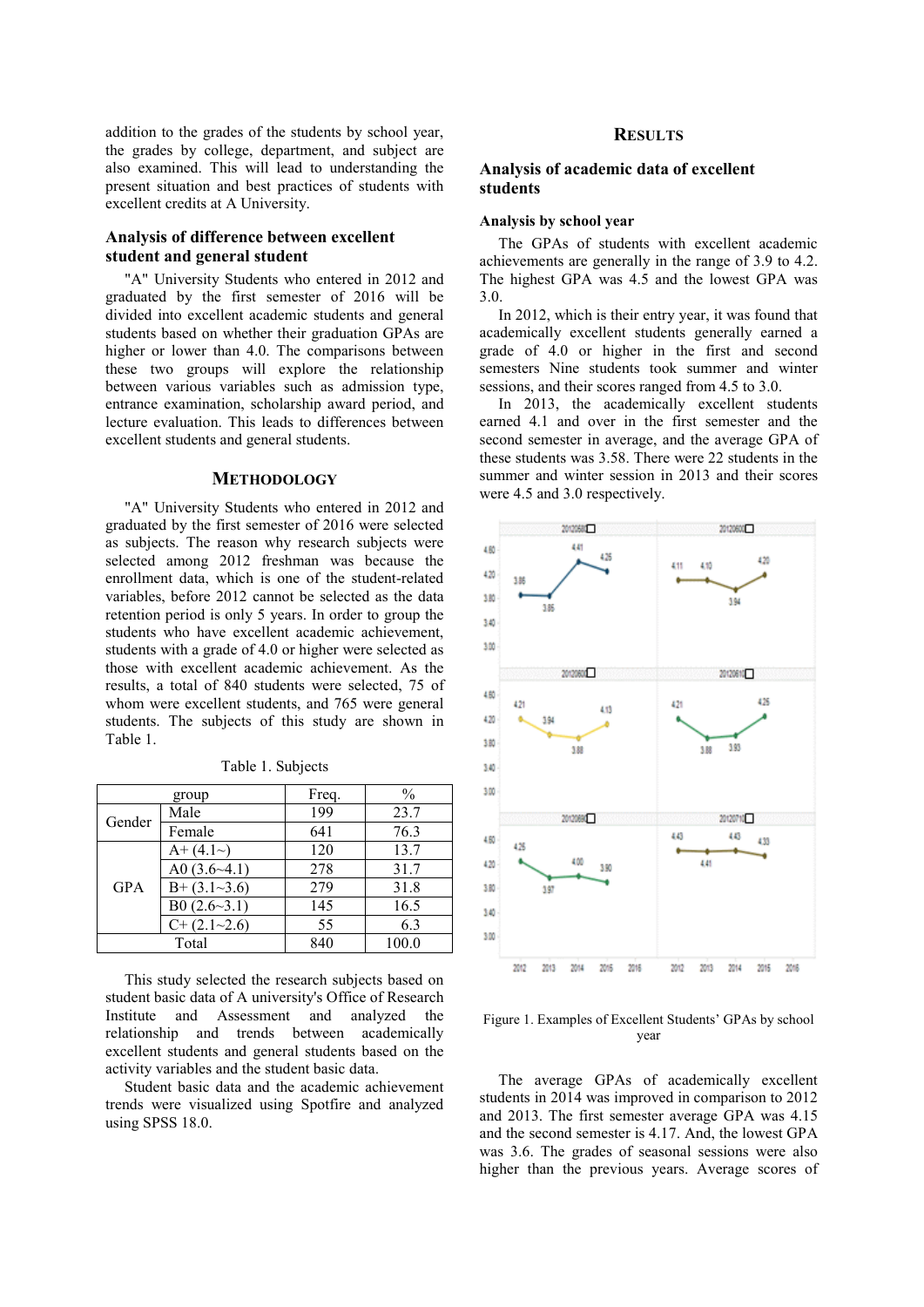summer session and winter session are 4.14 and 4.12, respectively.

The average GPA of excellent students in 2015 is 4.15 for the first semester and 4.08 for the second semester, which is slightly lower than in 2014. On the other hand, the grades of seasonal session are higher than the regular semester grades. The average grades in the summer session and winter session are 4.35 and 4.20, respectively.

In 2016, 66 out of the 7In 2016, 66 out of the 75 students selected as academic excellence students graduated in February 2016, with 9 students in the first semester of 2016. The average grade of these students is 3.92, which is lower than before. The highest grade among the 9 students was 4.5 and the minimum grade was 3.0.

## **Analysis by course classification**

Looking at the trends in average grades by course classification of academically excellent students, the average grade of general elective subjects is the highest as 4.5 for 2012. And, the average grade of major subjects is the highest as 4.25 in 2013, and those of general elective subjects and teaching essential subjects are the highest as 4.25 in 2014. In the case of 2015, the highest average grade was found as 4.39 for the teaching essential subjects, and in 2016, it was found at general elective subjects. The average grades of academically excellent students are generally higher in general selection and teaching essential subjects.

# **Comparison of academically excellent students and general students**

#### **Comparison by Admission type**

The average entrance score of students who entered through the early admission type("Su-Si") was 93.72 and the average graduation GPA was 3.52. The relationship between entrance scores and graduation GPAs of students through the early admission type is shown in the Figure 2.



Figure 2. Relationship of Entrance scores and graduation GPA of students of General A admission

The average entrance score of the admission type of General A(in Korean, "Jeong-Si-Ga-Gun") was 908.58 and their average graduation GPA was 3.46, which are a little lower than those of the early admission type. Students who entered through the major aptitude admission showed relatively low entrance scores because the screening of this admission used scores differently. There were 30 academically excellent students in General A admission(Jeongsi-ga-gun), and among them, there were 1 student in major aptitude admission, and 1 in athletics admission.

The average entrance score of students through the admission type of General B("Jeong-Si-Na-Gun") was 942.92 and their graduation GPA was 3.51. And the number of academically excellent students in this admission type is 13. The relationship between entrance scores and graduation GPAs of students through the admission type of General B is shown in the Figure 3.



Figure 3. Relationship of Entrance scores and graduation GPA of students of General B admission

There was no academically excellent student in the additional admission, and the average entrance score of students by the additional admission was 942.10 and their graduation GPA was 3.31.

The crosstab analysis was conducted to test whether there are meaningful differences in the ratio of academically excellent students by the type of admission. However, it turned out that there is no significant difference. The results are shown in Table 2.

|                             | <b>Students</b>   |     | $x^2$  |
|-----------------------------|-------------------|-----|--------|
| Admission Type              | Excellent General |     | (p     |
|                             |                   |     |        |
| Early Admission             | 23                | 263 | .502   |
| General A/B                 | 52                | 494 | (.478) |
| <b>Additional Admission</b> |                   |     |        |
| Total                       |                   | 765 |        |

Table 2. Excellent students by the admission type

Looking at more specific types of admission, among 23 academically excellent students by the early admission, there are 1 student by the admission for specialized high school graduates, 6 students for talent training, 1 for foreign students, 5 for high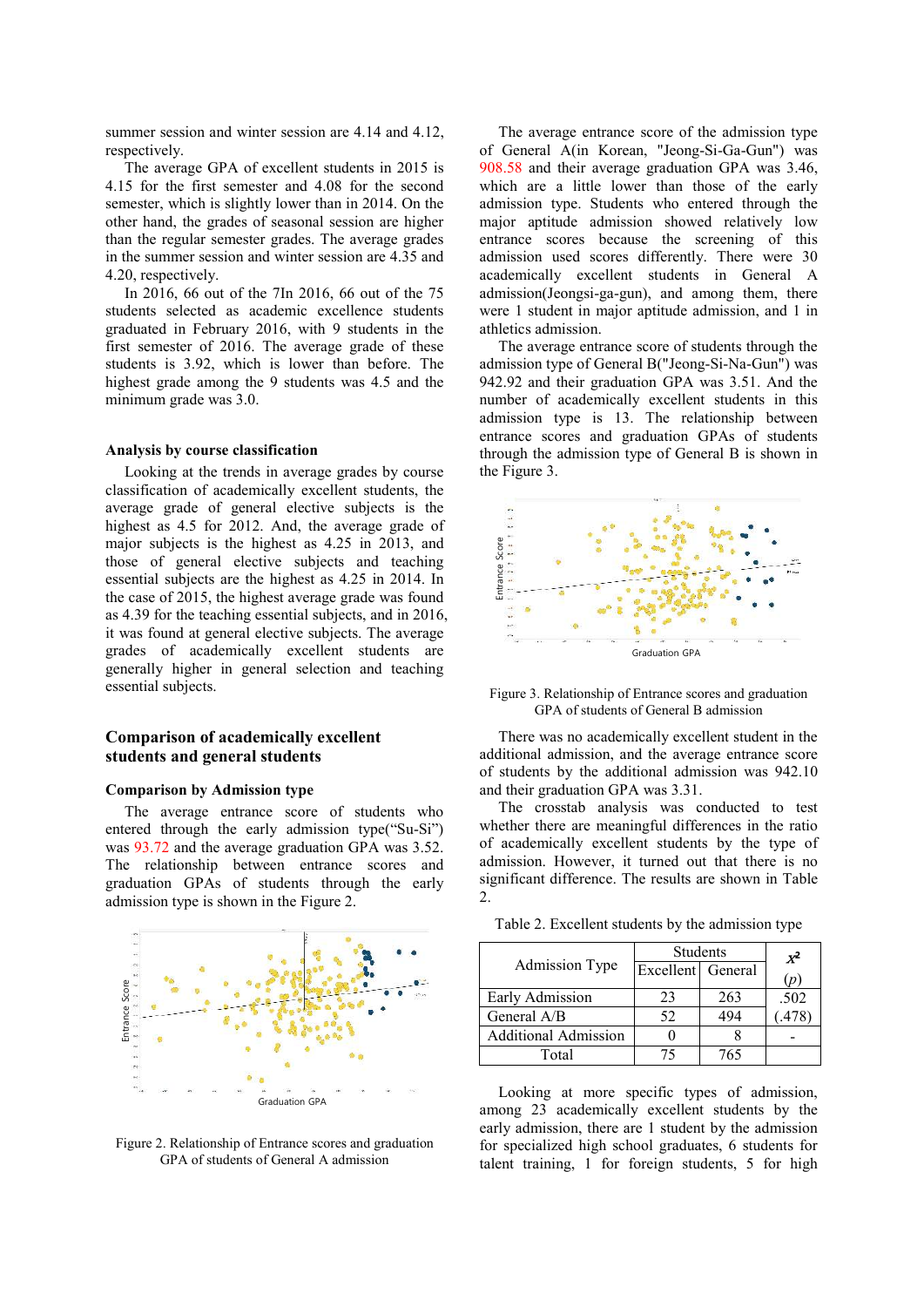scorers of scholastic aptitude test, and 10 for high graders in specific subjects. Among 52 academically excellent students by the admission type of General A/B, there are 4 students by the admission for specialized high school graduates, 1 for athletics, 1 for major aptitudes, and 46 for general admission.

#### **Comparison by Scholarship**

The average entrance score of students who entered through the early admission type("Su-Si") was 93.72 and the average graduation GPA was 3.52. The relationship between entrance scores and graduation GPAs of students through the early admission type is shown in the Figure 2.

Comparing students by the number of semesters in which they received scholarship, academically excellent students received for more than 6 semesters during 8 semesters, from their entrance to graduation. The average graduation GPA of students who received for 7 semesters was highest at 4.14, and those for 8 semesters were next, and those for 6 semesters the next. In case of general students, the numbers of semesters in which they received the scholarship ranged from 0 to 8 semesters, and the more often they received scholarship, the higher graduation GPAs they tend to receive. General students who received scholarship for 8 semesters showed the highest average graduation GPA, 3.58.

The crosstab analysis was conducted to test whether there are meaningful differences in the numbers of semesters in which they received scholarship between academically excellent students and general students. The results showed that there were significant differences(Table 3).

| # of      | Students  |         |                 |
|-----------|-----------|---------|-----------------|
| Semesters | Excellent | General | $\frac{x^2}{p}$ |
|           |           | 10      |                 |
|           |           | 20      |                 |
| 2         |           | 21      |                 |
| 3         | 0         | 31      |                 |
|           | 0         | 51      | 36.26<br>(.000) |
| 5         | 0         | 64      |                 |
| 6         | 4         | 98      |                 |
|           | 22        | 181     |                 |
| 8         | 49        | 289     |                 |
| Total     | 75        | 765     |                 |

Table 3. Number of semesters with scholarship

## **Comparison by Lecture Evaluation**

The average points of the lecture evaluation is 4.08 and the average GPA is 3.48. It can be confirmed that there is a low relationship between the points of the lecture evaluation and the graduation GPAs. The average score of lecture evaluation was highest in veterinary college, and lowest in college of social studies.

The crosstab analysis was conducted to test whether there are meaningful differences in the lecture evaluation between academically excellent students and general students. The results showed that there were not significant differences(Table 4).

| Lecture     | <b>Students</b> |         | $X^2$         |
|-------------|-----------------|---------|---------------|
| evaluation  | Excellent       | General | $\mathcal{D}$ |
| $4.5 - 5.0$ | 25              | 153     |               |
| $4.0 - 4.5$ | 19              | 259     | 7.62          |
| $3.5 - 4.0$ | 24              | 279     | (.055)        |
| $\sim$ 3.5  |                 | 74      |               |
| Total       | 75              | 765     |               |

Table 4. Lecture evaluation

#### **CONCLUSIONS AND IMPLICATIONS**

The purpose of this study is to investigate the trends of academic achievements of academical excellent students, whose graduation GPA is higher than 4.0, in regard to their colleges, admission type, subject classification, lecture evaluation and so on. And, this study also compared academically excellent students with general students. The results of this study are summarized as follows.

First, students with high academic achievement generally earned a grade of 4.0 or higher in regular semesters, and in the case of seasonal sessions, the distribution of scores varied from a minimum of 3.0 to a maximum of 4.5.

Second, the departments of academically excellent students showed average GPAs of more than 4.0, but in the last semester, most of them showed lower GPAs than the previous semester.

Third, academically excellent students showed higher scores in general selective subjects and teaching essential subjects. This seems to be due to the differences in the grading system based on school regulations.

Fourth, more than half of academically excellent students entered the college through the admission type of General A("Jeong-Si-Ga-Gun").

Fifth, academically excellent students received scholarships for more than 6 semesters during 8 semesters. The amount of scholarship they received was between 12,000,000~18,000,000 KRW. However, the correlation between amounts of scholarships and graduate GPAs turned out to be low. This is presumably due to the inclusion of national scholarships, which is given regardless of academic achievements.

Sixth, the average GPA of the first semester was 3.26 and the average graduate GPA was 3.48, and